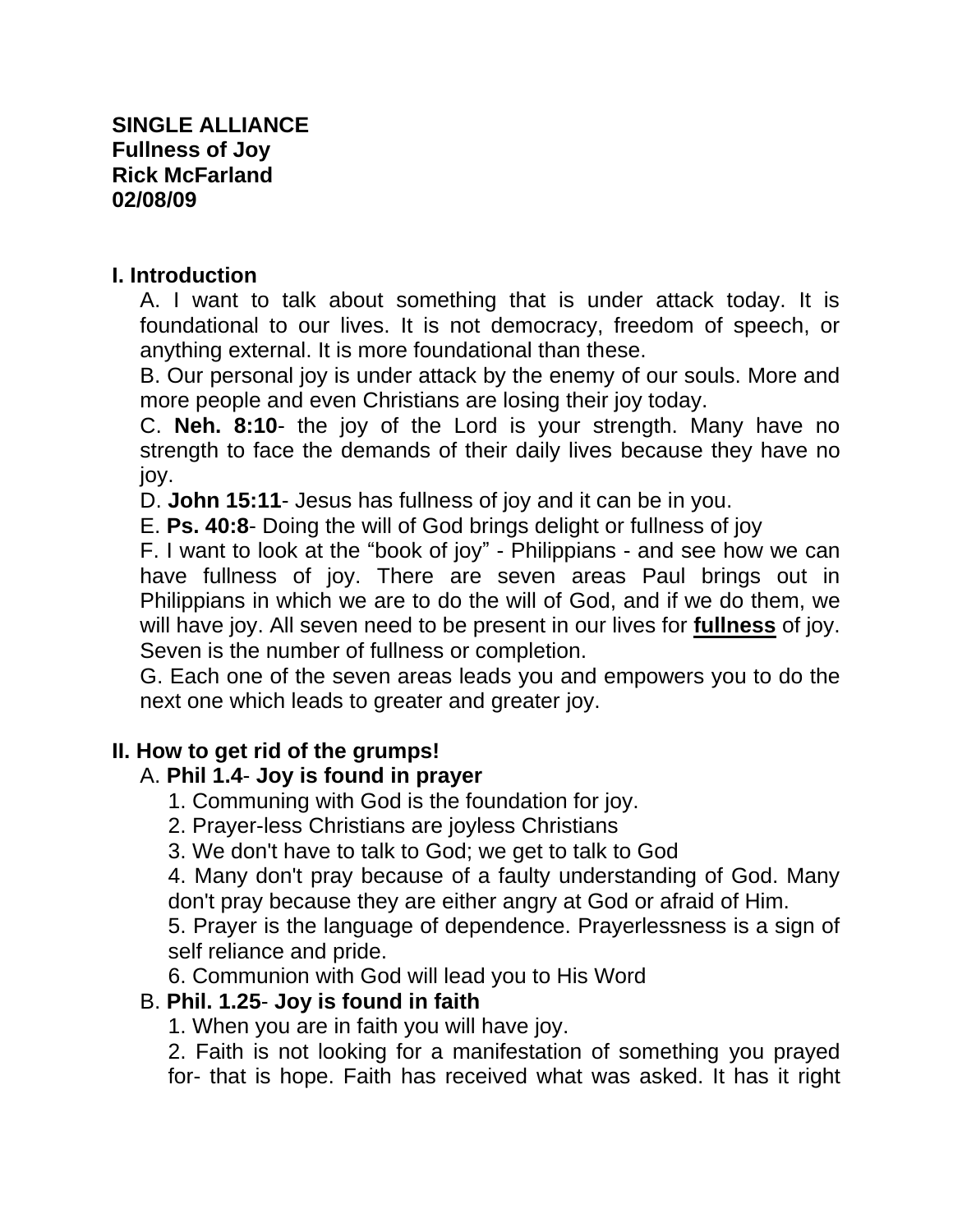now. If you believe you have something now it will produce joy even before you see it.

3. Faith comes from meditating in the Word of God. **Rom. 10:17**

4. Spending time with God in prayer and the Word are the foundations for joy in your life. These provide you the strength and empower you to the will of God.

5. **Romans 15:13**- Two things accompany believing- joy and peace 6. Seeking pleasure will choke out the Word. Satan's fake substitute for joy is pleasure. **Luke 8:14**

### C. **Phil 2.2**- **Joy is found in unity**

1. Paul had joy in all areas but this one. He counted himself as one with the Philippians. He said fulfill or complete my joy by unity.

2. You will not have joy if you are in strife with others.

3. If you are jealous, angry, or holding a grudge you cannot experience joy

4. People that are always in contention with others are unhappy people

## D. **Phil 2:17**- **Joy is found in enduring trials for Christ and others**

1. There is no joy in suffering for suffering sake.

2. There is no joy in suffering for your own stupidity

3. There is joy in suffering for Christ and for others

### E. **Phil 2.29**- **Joy is found in fellowship**

1. God made us to be relational. If we are not fellowshipping with others we will not have joy

2. Many are self centered and think that every one is unfriendly. The fact of the matter is that they are unfriendly.

3. **Prov. 18:24**- If you are going to have friends you must be friendly.

4. Come to our fellowships!

### F. **Phil 4.1**- **Joy is found in soul winning**

1. If you do not care about Christians you will not care about the lost

2. There is a great joy in sharing Christ with others

3. If the previous areas are missing in our lives it is a great burden to win souls. If they are then soul winning just flows out of you

# G. **Phil 4.10**- **Joy is found in giving**

1. If all the above areas are in your life then God has your heart.

- 2. Your heart and treasure will be in the same place
- 3. Tithing and giving brings joy